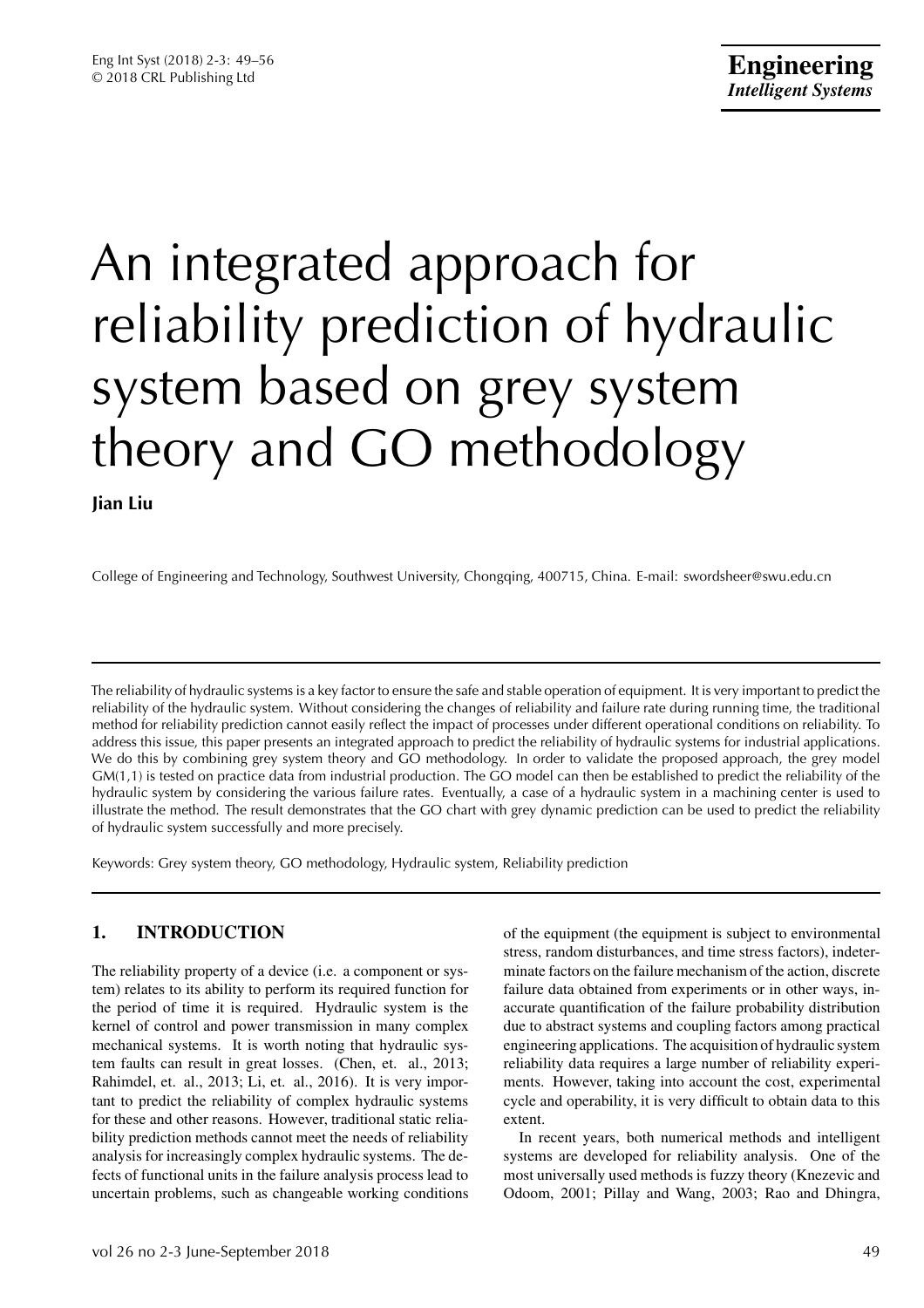1992; Ravi, et. al., 2000; Yadav, et. al., 2003). The significance of fuzzy variables are that they facilitate gradual transition between states and consequently, possess a natural capability to express and deal with observation and measurement uncertainties. However, when it comes to prediction, fuzzy variables do not have this ability. Grey system theory, first introduced by Deng (1989) in the early 1980s, is used to cope with systems that provide partial information or have a dynamic model. Based on the grey system theory, the firstorder single variable grey model GM(1,1) has been widely applied to predictions of complex systems, such as vehicle fatality risk (Mao and Chirwa, 2006), Lorenz chaotic system (Zhang, et. al., 2009), labor formation (Yin and Tang, 2013) and the moving path of the typhoon (Chen and Huang, 2013). The GO method (Shen, et. al., 2000; Shen and Huang, 2004), which is capable of evaluating system reliability and availability, has been extensively employed in industrial fields, such as aircraft carriers, nuclear energy plants, petrochemical plants, and the like (Shen, et. al., 2006). For the GO method, the operators represent components or logical relationships in a system, which can be connected by the signal-flows. In this regard, GO model could be established smoothly by the system schematic diagram. In addition, the GO model can also provide rich reliability information through the modeling process. That is, all signal flow probabilities in each state leading to system success or failure, probabilities. In this paper, the GO method is used to establish the reliability model for a hydraulic system in the machining center. An integrated model based on the grey model GM(1,1) has been proposed to predict the reliability of this hydraulic system.

This paper is organized as follows. In section 2, grey system theory and grey model  $GM(1,1)$  are introduced. A new reliability prediction integrated model is established in section 3 based on grey system theory and GO methodology, namely the GGO model. In section 4, a real-life case analysis for a hydraulic system of tray automatic exchange device (TAED) in the machining center is organized explicitly to illustrate how this model works. Finally, section 5 summarizes the findings and addresses possible future research directions.

#### **2. GREY SYSTEM THEORY AND GM(1,1)**

The Grey system theory demonstrates the optimal and unique ability of performing fitting predictions using small data sets and limited information to allow fast, concise, accurate, and effective predictions and understand future trends, so it has become a preferred method to study and model systems in which the structure or operation mechanism is not completely known (Xiao, et. al., 2014; Mao, et. al., 2016). According to the uncertainties of failures and operation in a complex hydraulic system, it can be regarded as a grey system. The principle of grey system theory for failure prediction is using knowable information to infer the characteristics, status and trends of unknowable information with failure modes, and to make prediction and decision-making for the future development of failures in the system. This process is called whitenization.

#### **2.1 Operation Rules of Grey System Theory**

According to the theory, the unknown parameters of the system are represented by discrete or continuous grey numbers encoded by the symbol ⊗. The theory introduces a number of properties and operations on the grey numbers such as the core of the number  $\hat{\otimes}$ , its degree of greyness  $g^{\circ}$ , and the whitenization of the grey number. The latter operation generally describes the preference of the number towards the range of its possible values (Bezuglov and Comert, 2016). The grey numbers that include both the upper limit and lower limit ( $\otimes$  ∈ [a, b]) is termed the interval grey number. Denoting grey numbers  $\otimes_1 \in [a, b]$ ,  $a < b$ ;  $\otimes_2 \in [c, d]$ ,  $c < d$ , and ∗ is the operation between interval grey numbers. Then there is also the interval grey number ⊗<sub>3</sub> = ⊗<sub>1</sub> $*$ ⊗<sub>2</sub>, ⊗<sub>3</sub> ∈ [*e*, *f*],  $e < f$ .

(1) If  $\otimes_1 \in [a, b]$ ,  $a < b$ , and  $\otimes_2 \in [c, d]$ ,  $c < d$ , it follows that:

$$
\otimes_1 + \otimes_2 \in [a+c, b+d] \tag{1}
$$

(2) If  $\otimes \in [a, b]$ ,  $a < b$ , it follows that:

$$
-\otimes \in [-b, -a] \tag{2}
$$

(3) If  $\otimes_1 \in [a, b]$ ,  $a < b$ , and  $\otimes_2 \in [c, d]$ ,  $c < d$ , it follows that:

$$
\otimes_1 - \otimes_2 = \otimes_1 + (-\otimes_2) \in a - d, b - c \qquad (3)
$$

(4) If ⊗ ∈ [*a*, *b*], *a* < *b*, and *a*  $\neq$  0, *b*  $\neq$  0, *ab* > 0, it follows that:

$$
\otimes^{-1} \in \frac{1}{b}, \frac{1}{a} \tag{4}
$$

(5) If  $\otimes_1 \in [a, b]$ ,  $a < b$ , and  $\otimes_2 \in [c, d]$ ,  $c < d$ , it follows that:

$$
\otimes_1 \times \otimes_2 \in \min\{ac, ad, bc, bd\},
$$
  
max\{ac, ad, bc, bd\} (5)

(6) If ⊗<sub>1</sub> ∈ [*a*, *b*], *a* < *b*, ⊗<sub>2</sub> ∈ [*c*, *d*], *c* < *d*, and *c*  $\neq$ 0,  $d \neq 0$ ,  $cd > 0$ , it follows that:

$$
\otimes_1 \div \otimes_2 \in \min\{\frac{a}{c}, \frac{a}{d}, \frac{b}{c}, \frac{b}{d}\},\
$$
  

$$
\max\{\frac{a}{c}, \frac{a}{d}, \frac{b}{c}, \frac{b}{d}\}\tag{6}
$$

#### **2.2 Mathematical Model of GM(1,1)**

The Grey model  $GM(1,1)$  is mainly used for the fitting and predicting of the eigenvalues of a dominant factor in complex systems. This is in order to reveal the variation rule of the dominant factor and the changes of state in the future. The original data possesses grey uncertainties, therefore grey model can solve many problems which are difficult for other prediction models to solve (Wang, et. al., 2009). In grey system theory, the accumulated generating operation (AGO) technique is applied to reduce the randomization of the raw data. This processed data becomes a monotonic increase sequence which complies with the solution of first order linear ordinary differential equation. Therefore, the solution curve would fit into the raw data with high precision. In the following section, the derivation of  $GM(1,1)$  is briefly described: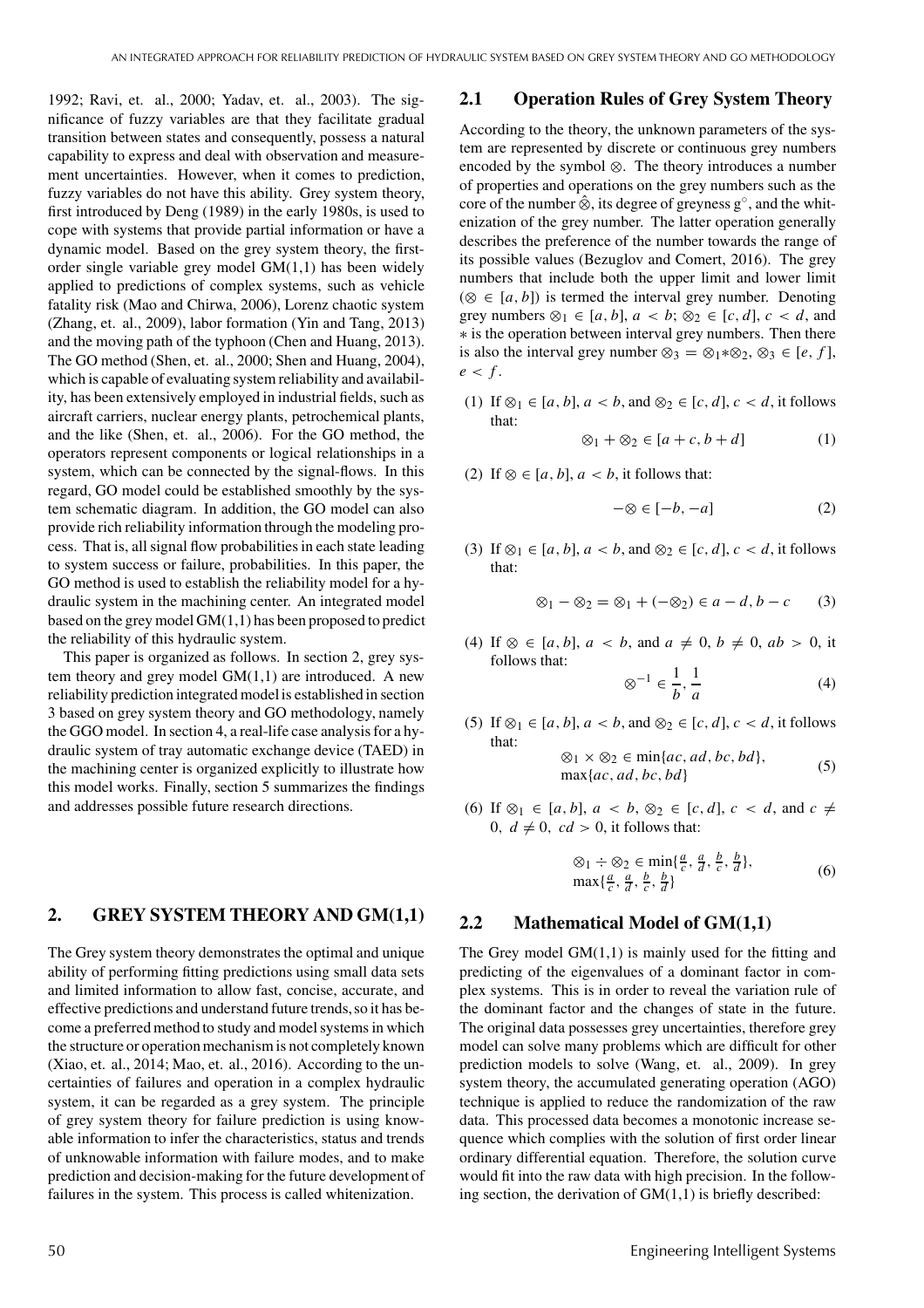Step 1: Assume that the original series of data with *n* entries is

$$
x^{(0)} = \left\{ x^{(0)}(1), x^{(0)}(2), \cdots, x^{(0)}(k), \cdots, x^{(0)}(n) \right\}_{\tag{7}}
$$

where raw material  $x^{(0)}$  stands for the non-negative original historical time series data.

Step 2: Construct  $x^{(1)}$  by on time accumulated generating operation (1-AGO), which is

$$
x^{(1)} = \left\{ x^{(1)}(1), x^{(1)}(2), \cdots, x^{(1)}(k), \cdots, x^{(1)}(n) \right\},
$$
  
where  $x^{(1)}(k) = \sum_{i=1}^{k} x^{(0)}(i), k = 1, 2, 3, \cdots, n.$  (8)

The mean generating neighbor series of  $x^{(1)}$  is

$$
z^{(1)} = \left\{ z^{(1)}(2), z^{(1)}(3), \cdots, z^{(1)}(k), \cdots, z^{(1)}(n) \right\}, (9)
$$

where  $z^{(1)}(k) = \left[x^{(1)}(k) + x^{(1)}(k-1)\right]/2, k =$  $2, 3, \cdots, n$ .

Step 3: The result of 1-AGO is a monotonic increase sequence which is similar to the solution curve of first order linear differential equation. As a result, the solution curve of following differential equation represents the approximation of 1-AGO data

$$
\frac{d\hat{x}^{(1)}}{dt} + a\hat{x}^{(1)} = b,\t(10)
$$

where ∧ represents grey predicted value complemented the corresponding initial condition,  $\hat{x}^{(1)}(1) = x^{(0)}(1)$ , with the model parameters *a* and *b*.

Step 4: The model parameters *a* and *b* can be solved by discretization of Eq. (10), and then we can deduce the equation

$$
\frac{d\hat{x}^{(1)}}{dt} = \lim_{\Delta t \to 1} \frac{\hat{x}^{(1)}(t + \Delta t) - \hat{x}^{(1)}(t)}{\Delta t},
$$
(11)

If the sampling time interval is unity, then let  $\Delta t \rightarrow 1$ , and therefore the Eq. (11) reduces to

$$
\frac{d\hat{x}^{(1)}}{dt} \cong x^{(1)}(k+1) - x^{(1)}(k) = x^{(0)}(k+1), \quad (12)
$$

where  $k = 1, 2, 3, \cdots$ 

The predicted value  $\hat{x}^{(1)}$ , background value, is defined as

$$
\hat{x}^{(1)} \cong Px^{(1)}(k) + (1 - P)x^{(1)}(k+1) = z^{(1)}(k+1), \tag{13}
$$

where  $k = 1, 2, 3, \cdots$ 

Here *P* is traditionally set to 0.5 in the original model. And the source model can be obtained

$$
x^{(0)}(k) + az^{(1)}(k) = b,\t(14)
$$

where  $k = 1, 2, 3, \cdots$ 

To do this, using the least square method and the Eq.(14), the model parameters *a* and *b* can be written as

$$
\left[\begin{array}{c} a \\ b \end{array}\right] = (B^T B)^{-1} B^T Y_N,\tag{15}
$$

where *B* and  $Y_N$  are defined as follows

$$
B = \begin{bmatrix} -z^{(1)}(2) & 1 \\ -z^{(1)}(3) & 1 \\ \vdots & \vdots \\ -z^{(1)}(n) & 1 \end{bmatrix}, Y_N = \begin{bmatrix} x^{(0)}(2) \\ x^{(0)}(3) \\ \vdots \\ x^{(0)}(n) \end{bmatrix}, \qquad (16)
$$

Taking another point of view, due to the expansion of Eq. (15), the model parameters *a* and *b* are also expressed by the following parametric forms

$$
a = \frac{CD - (n-1)E}{(n-1)F - C^2}, b = \frac{DF - CE}{(n-1)F - C^2},
$$
(17)

where  $C$ ,  $D$ ,  $E$ , and  $F$  are given by

$$
C = \sum_{k=2}^{n} z^{(1)}(k), D = \sum_{k=2}^{n} x^{(0)}(k),
$$
  
\n
$$
E = \sum_{k=2}^{n} z^{(1)}(k) x^{(0)}(k), F = \sum_{k=2}^{n} [z^{(1)}(k)]^{2},
$$
 (18)

Step 5: To solve Eq. (10) together with the initial condition, the particular solution is

$$
\hat{x}^{(1)}(k+1) = \left(x^{(0)}(1) - \frac{b}{a}\right)e^{-ak} + \frac{b}{a},\qquad(19)
$$

where  $k = 2, 3, 4, \cdots$ 

Hence, the desired prediction output at *k* step can be estimated by inverse accumulated generating operation (1-IAGO) which is defined as

$$
\hat{x}^{(0)}(k+1) = \hat{x}^{(1)}(k+1) - \hat{x}^{(1)}(k) \n= (1 - e^a) \left( x^{(0)}(1) - \frac{b}{a} \right) e^{-ak},
$$
\n(20)

where  $k = 1, 2, 3, \cdots$ 

#### **2.3 Error Analysis**

In order to determine the prediction precision of grey model  $GM(1,1)$ , the posterior error inspection act can be employed to test it. If the prediction precision is not good, a residual grey model  $GM(1,1)$  is needed to establish to correct the original model.

Denoting the knowable data at time *k* as  $x^{(0)}(k)$ , the calculated value is  $\hat{x}^{(0)}(k)$ , so the mean original data is

$$
\bar{x}^{(0)} = \frac{1}{n} \sum_{k=1}^{n} x^{(0)}(k); \tag{21}
$$

the absolute residual is

$$
q(k) = x^{(0)}(k) - \hat{x}^{(0)}(k); \tag{22}
$$

the relative residual is

$$
\varepsilon(k) = \frac{q(k)}{x^{(0)}(k)} \times 100\%; \tag{23}
$$

the variance of original data is

$$
S_1^2 = \frac{1}{n} \sum_{k=1}^n \left[ x^{(0)}(k) - \bar{x}^{202} \right]^2; \tag{24}
$$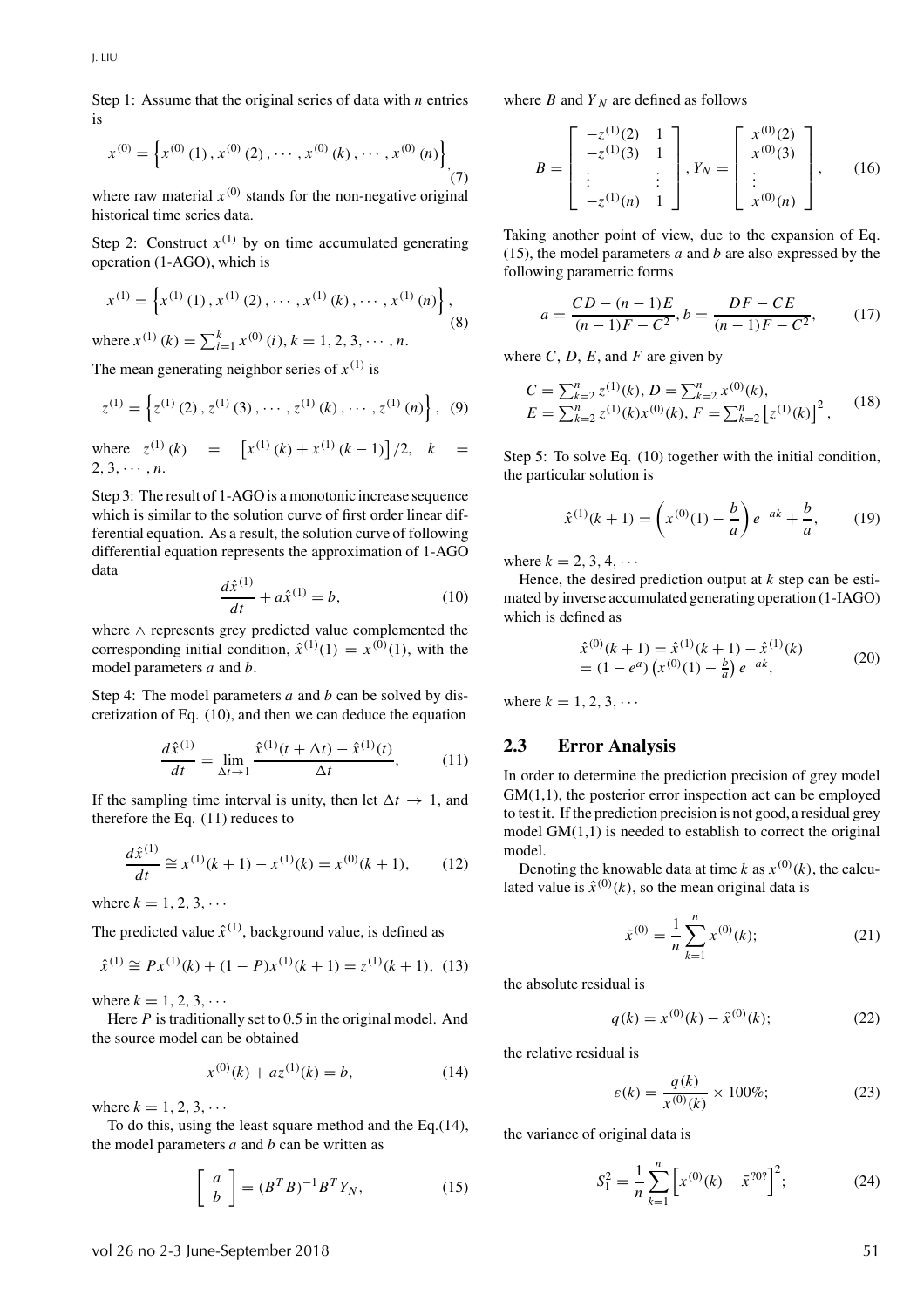the mean relative residual is

$$
\bar{\varepsilon} = \frac{1}{n-1} \sum_{k=1}^{n} \varepsilon(k); \tag{25}
$$

the residual variance is

$$
S_2^2 = \frac{1}{n} \sum_{k=1}^n \left[ \varepsilon(k) - \bar{\varepsilon} \right]^2; \tag{26}
$$

the small error probability is

$$
p = p\left\{ |\varepsilon(k) - \bar{\varepsilon}| \le 0.674S_1 \right\};\tag{27}
$$

the posterior error ratio is

$$
c = S_2/S_1. \tag{28}
$$

Small error probability and the posterior error ratio can be used to judge the failure prediction. That is, whether the results meet the precision requirements. If the residual model starts fitting at the *m*th residual, then the corrected residual model is

$$
\begin{cases}\n\hat{x}^{(1)}(k+1) = \left[x^{(0)}(1) - \frac{b}{a}\right]e^{-ak} + \frac{b}{a}, k < m \\
\hat{x}^{(1)}(k+1) = \left[x^{(0)}(1) - \frac{b}{a}\right]e^{-ak} + \frac{b}{a} + \varepsilon^{(1)}(m), k = m \\
\hat{x}^{(1)}(k+1) = \left[x^{(0)}(1) - \frac{b}{a}\right]e^{-ak} + \frac{b}{a} + \left[\varepsilon^{(1)}(m) - \frac{b_1}{a_1}\right] \\
\left(e^{-a_1(k-m+1)} - e^{-a_1(k-m)}\right), k > m\n\end{cases}
$$
\n(29)

### **3. RELIABILITY PREDICTION WITH GGO**

Traditional reliability prediction methods always ignore the relation between the parts and entire system, that is, only to predict the entire hydraulic system with little consideration of reliability prediction of parts in the system or vice versa. Furthermore, the actual operation is a random process, and it is unreasonable that the probability of failure in this process is considered to be a precise value. For these defects, a GGO model, which combines the virtue of grey system theory and GO methodology, is established for reliability prediction of a complex hydraulic system.

#### **3.1 GO Methodology**

The GO methodology is a method of system reliability with success-oriented. The GO model is composed of operators and signal-flows, and the operators represent components or logical relationships in the system and the signals represent connections between the components. In the GO model, there are 17 kinds of operators (Fan, et. al., 2015) which are shown in Figure 1. All operators, which have its individual function states and computational rule, can generally be divided into three groups: logical operators, functional operators and special operators.

(1) Logical operators (including type 2, 9, 10, 11, 14, 15) represent just the specific computation logics without considering their own functional states.

- (2) Functional operators (including type 1, 3, 4, 5, 6, 7, 8, 16, 17) have their own functional states as well as they have their various computation logic, and that is different from the logical operators.
- (3) Special operators (including type 12 and 13): type 12, which is called a path separator, always represent a monopole multi-throw switch. Type 13 represents the multiple inputs and output component,which allows customization of existing parameters to achieve the function you need.

In the GO methodology, the signal is tagged by a non-negative integer, which represent the signal state, such as 0 which represents a premature state;  $1, 2, ..., N-1$  represent multiple success states and *N* represents the failure state. The probability of input signal state and output signal state are represented, respectively, by PS(i) and PR(i),  $i = 0, 1, 2, \ldots, N$ . For the time-sequential system,  $i = 0, 1, 2, \ldots, N$  can also represent the signal arrival time point. Among all operators, type 1, 2, 5, 6 and 10 are the most commonly used operators in GO model. Liu, et. al. (2015) present the quantification formulas of the operators.

#### **3.2 Modelling of GGO**

The process of modeling GGO to predict the reliability of the hydraulic system includes the following steps.

Step 1: Analyzing the given hydraulic system, specifying the range, features and components of the system, determining the structure and reliability index of the system, and drawing schematic drawing or flowchart of the system.

Step 2: Determining the input and output of the hydraulic system. The input comes from the external events of the system, and the output is a set of output signals which indicates the state of the system.

Step 3: Determining the normal operating state of the hydraulic system, confirming the minimum required set of output signals of normal operation system.

Step 4: The components in the hydraulic system are represented by operators, leading to a translation of into a schematic drawing or flowcharts of the system. These are then transformed into a GO chart, connecting the operators with signal flow.

Step 5: Translating the statistic site failure data into state probability data of all components in the hydraulic system,and then brought to the  $GM(1,1)$  prediction model. If the result of failure prediction does not meet the precision requirements, a residual grey model GM(1,1) could be established to correct the original model. Meanwhile, inputting the corrected data according to operator number can be done.

Step 6: According to the GO chart and grey prediction data from previous step, calculating the output signal of the hydraulic system gradually based on the operation rules of operator.

Step 7: Comparing the prediction precision of GGO prediction model with that of traditional static GO methodology and FTA.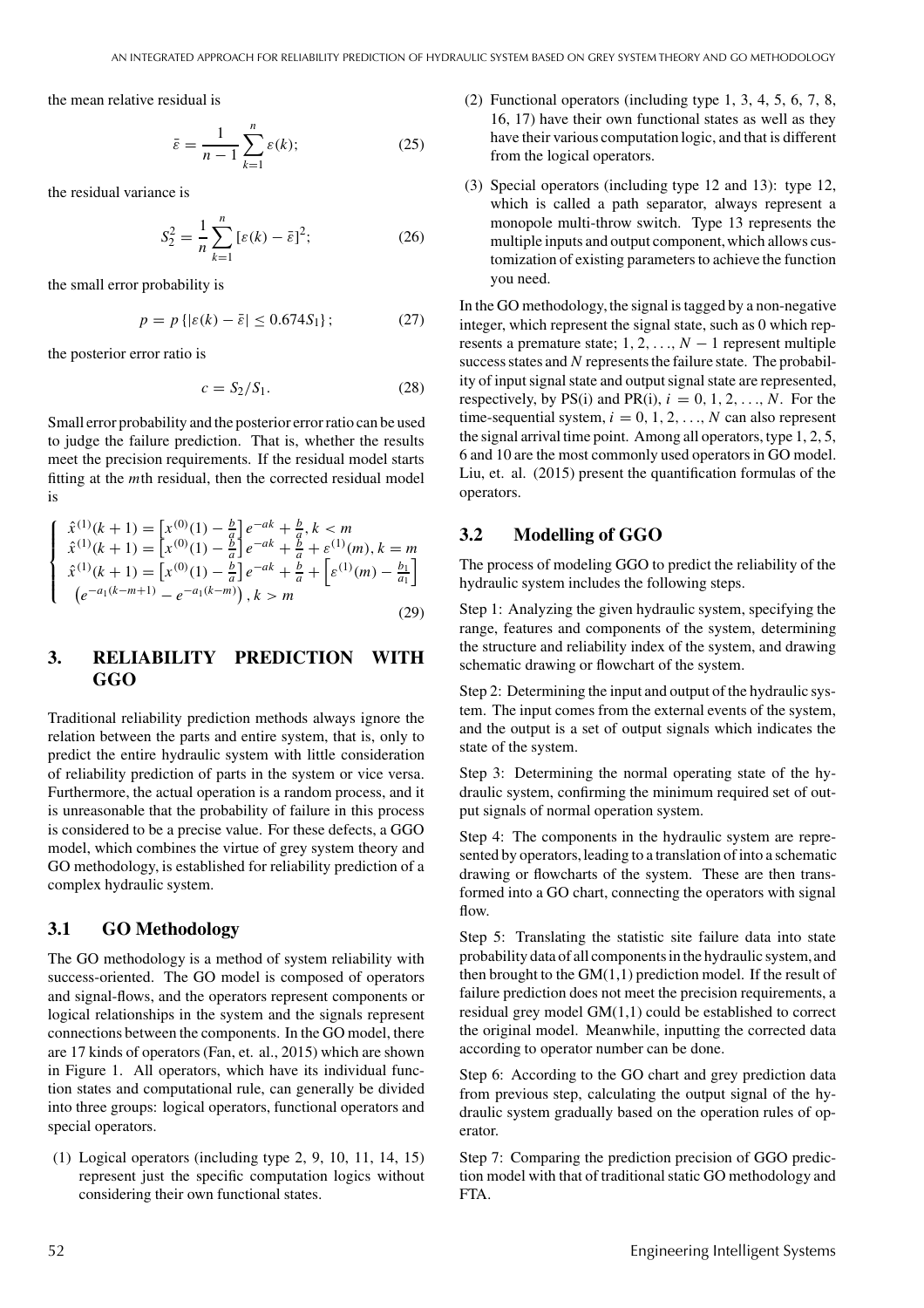

**Figure 1** Operators defined in the GO methodology.

#### **4. NUMERICAL EXAMPLE**

The hydraulic system in the TAED is one of the most important functional units of the machining center, and it is also one of the parts with the higher failure rate. Consequently, it is very important to identify weaknesses and improve the efficiency of the machining center by the reliability prediction analysis.



1. Tank 2. Filter 3. Vane Pump 4. Motor 5. Relief Valve 6. Cooling Apparatus 7. Electromagnetic Reversing Valve 8. One-Way Valve 9. Throttle Valve 10. Hydraulic Cylinder 11. Electromagnetic Reversing Valve(A-P-T) 12. One-Way Valve 13. Throttle Valve 14. Hydraulic Cylinder 15. Gear Rack Pair

**Figure 2** Systematic chart of hydraulic system in TAED.

#### **4.1 Working principle of the TAED**

A typical structure of the hydraulic system of the TAED is shown in Figure 2. First of all, the left end of the electromagnet of valve 7 is energized, which connected to the left side of the electromagnetic valve; at this moment, the lifting hydraulic system began to work; the cylinder lifted the bracket until the sensor switch detected the rising position, then the sensor switch sends electric signals to valve 7, which is out of power supplement under the control of electric device; now, the valve 7 is in middle and the bracket rose to the right position. Secondly, the moment the sensor switch detected the rising position, it sends signals to the control system, and the left end of the valve 11 is energized, which connects to the left side of the electromagnetic valve. At this moment, the rotary hydraulic system begins to work; the cylinder rotated the bracket until the sensor switch detected the bracket rotation of 180◦, then the sensor switch send electric signals to valve 11, which is out of power supplement under the control of electric device. Now, the valve 11 is in middle and the bracket rotated to the right position. Thus, the exchange process of TAED is completed.

## **4.2 Modelling of TAED Based on GO Methodology**

Based on the basic theory of the GO methodology, we can obtain the GO chart translated from the systematic diagram of hydraulic system of TAED, shown in Figure 3.



**Figure 3** GO chart of hydraulic system in TAED.

# **4.3 Calculating the State Probability Based on GM(1,1)**

Fifteen machining centers are chosen as a sample, and the number and the time of abnormal incidents in the hydraulic system of TAED is recorded at equal time intervals T=24h. The failure rate can be obtained according to the ratio of the number of abnormal units and total units during the interval. The state probability of each signal flow is obtained in each time interval T1-T5 based on the calculation rules. This is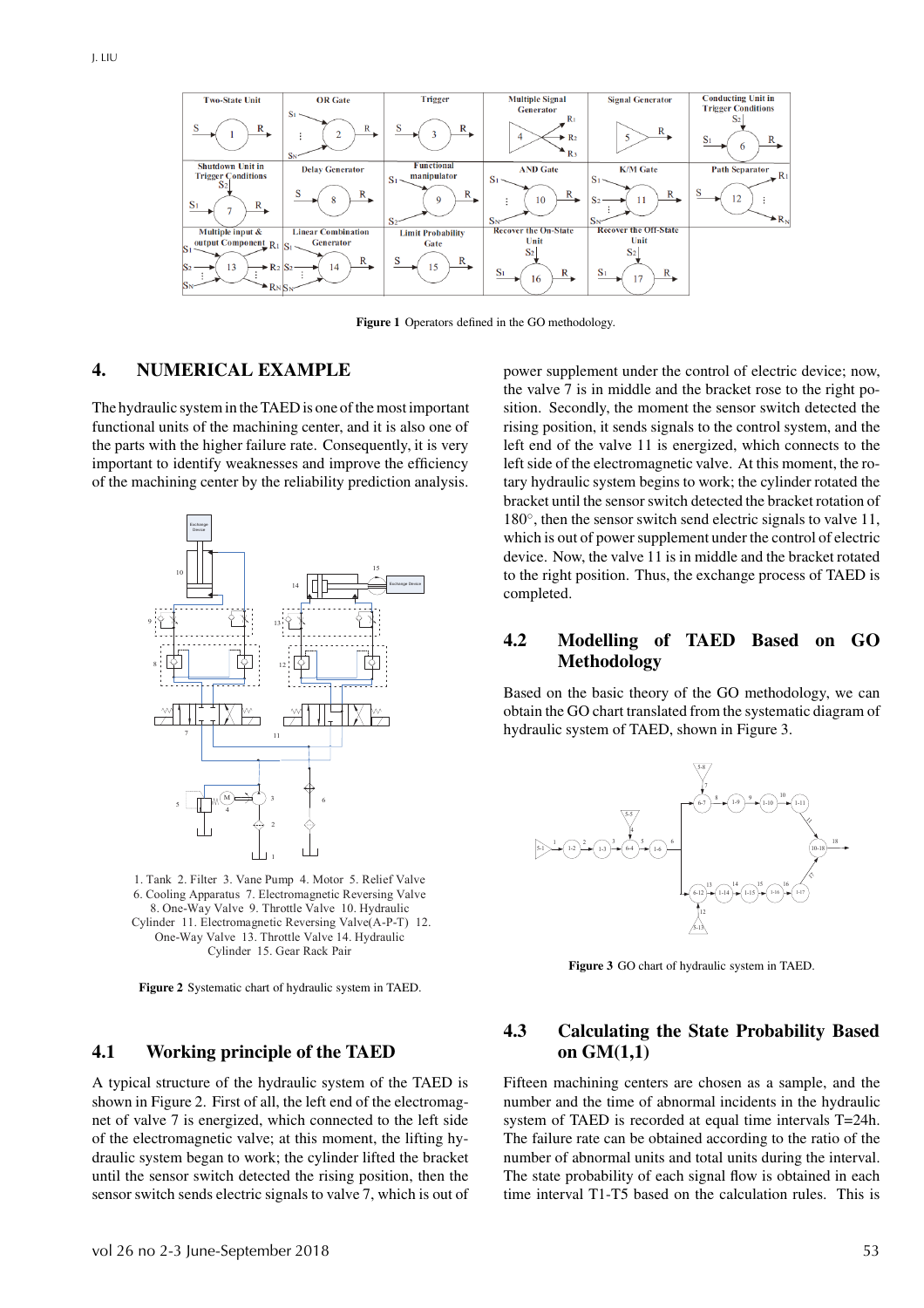| No. | Type of<br>operator | Component                              | <b>State</b>     |       |       |       | Predictive        |        |
|-----|---------------------|----------------------------------------|------------------|-------|-------|-------|-------------------|--------|
|     |                     |                                        | probability      |       |       |       | state probability |        |
|     |                     |                                        | $\overline{T_1}$ | $T_2$ | $T_3$ | $T_4$ | $T_5$             | $T_6$  |
|     | 5                   | Hydraulic oil tank                     | 0.999            | 0.998 | 0.998 | 0.999 | 0.998             | 0.9974 |
| 2   |                     | Filter                                 | 0.995            | 0.994 | 0.993 | 0.994 | 0.994             | 0.9929 |
| 3   |                     | Cooling apparatus                      | 0.999            | 0.998 | 0.997 | 0.999 | 0.999             | 0.9948 |
| 4   | 6                   | Vane pump                              | 0.990            | 0.986 | 0.986 | 0.990 | 0.987             | 0.9824 |
| 5   | 5                   | Motor                                  | 0.997            | 0.997 | 0.996 | 0.997 | 0.997             | 0.9961 |
| 6   |                     | Relief valve                           | 0.994            | 0.992 | 0.992 | 0.994 | 0.993             | 0.9893 |
| 7   | 6                   | <b>Electromagnetic Reversing Valve</b> | 0.993            | 0.991 | 0.990 | 0.993 | 0.992             | 0.9933 |
| 8   | 5                   | Control signal                         | 0.999            | 0.998 | 0.998 | 0.999 | 0.998             | 0.9976 |
| 9   |                     | One-Way Valve                          | 0.995            | 0.993 | 0.993 | 0.994 | 0.994             | 0.9907 |
| 10  |                     | <b>Throttle Valve</b>                  | 0.995            | 0.993 | 0.993 | 0.994 | 0.993             | 0.9925 |
| 11  |                     | Hydraulic Cylinder                     | 0.993            | 0.992 | 0.992 | 0.993 | 0.993             | 0.9922 |
| 12  | 6                   | <b>Electromagnetic Reversing Valve</b> | 0.993            | 0.992 | 0.991 | 0.993 | 0.992             | 0.9916 |
| 13  | 5                   | Control signal                         | 0.999            | 0.998 | 0.998 | 0.999 | 0.998             | 0.9983 |
| 14  |                     | One-Way Valve                          | 0.995            | 0.995 | 0.994 | 0.995 | 0.995             | 0.9946 |
| 15  |                     | <b>Throttle Valve</b>                  | 0.995            | 0.994 | 0.994 | 0.995 | 0.994             | 0.9943 |
| 16  |                     | Hydraulic Cylinder                     | 0.993            | 0.991 | 0.991 | 0.993 | 0.992             | 0.9915 |
| 17  |                     | Gear Rack Pair                         | 0.993            | 0.991 | 0.991 | 0.992 | 0.992             | 0.9897 |

**Table 1** Name of table Operator data and predictive state probability of hydraulic system in TAED.

**Table 2** Precision examine

| No. |                  |                                        | Precision examine coefficient |                   |  |
|-----|------------------|----------------------------------------|-------------------------------|-------------------|--|
|     | Type of operator | Component                              | p                             | $\mathcal{C}_{0}$ |  |
|     | 5                | Hydraulic oil tank                     | 0.9624                        | 0.3164            |  |
| 2   |                  | Filter                                 | 0.9638                        | 0.3066            |  |
| 3   |                  | Cooling apparatus                      | 0.9513                        | 0.2216            |  |
| 4   | 6                | Vane pump                              | 0.9607                        | 0.1758            |  |
| 5   | 5                | Motor                                  | 0.9662                        | 0.2863            |  |
| 6   |                  | Relief valve                           | 0.9505                        | 0.3327            |  |
| 7   | 6                | <b>Electromagnetic Reversing Valve</b> | 0.9606                        | 0.3094            |  |
| 8   | 5                | Control signal                         | 0.9582                        | 0.2125            |  |
| 9   |                  | One-Way Valve                          | 0.9517                        | 0.2036            |  |
| 10  |                  | <b>Throttle Valve</b>                  | 0.9531                        | 0.1865            |  |
| 11  |                  | Hydraulic Cylinder                     | 0.9511                        | 0.2986            |  |
| 12  | 6                | <b>Electromagnetic Reversing Valve</b> | 0.9606                        | 0.3411            |  |
| 13  | 5                | Control signal                         | 0.9581                        | 0.2358            |  |
| 14  |                  | One-Way Valve                          | 0.9520                        | 0.2170            |  |
| 15  |                  | <b>Throttle Valve</b>                  | 0.9575                        | 0.2061            |  |
| 16  |                  | Hydraulic Cylinder                     | 0.9605                        | 0.2653            |  |
| 17  |                  | Gear Rack Pair                         | 0.9522                        | 0.3022            |  |

shown in Table 1. Then five state probability of each component in the hydraulic system of TAED is regarded as the original data and brought into Eq. (10), Eq. (19), Eq. (20), the probability of each component in the next interval T6 is obtained, such as shown in the predictive state probability column of Table 1. Then, the state probability and predictive state probability of each component operator is brought into Eq. (27) and Eq. (28) to implement posterior error inspection act, such as shown in Table 2. Comparing with the indices in Table 3, it shows that the prediction results meet the precision requirements, and the prediction model is credible.

**Table 3** Grade of precision examine.

| Grade     | p      | c      |
|-----------|--------|--------|
| Excellent | > 0.95 | < 0.32 |
| Good      | > 0.80 | < 0.45 |
| Average   | > 0.70 | < 0.55 |
| Bad       | < 0.70 | > 0.65 |
|           |        |        |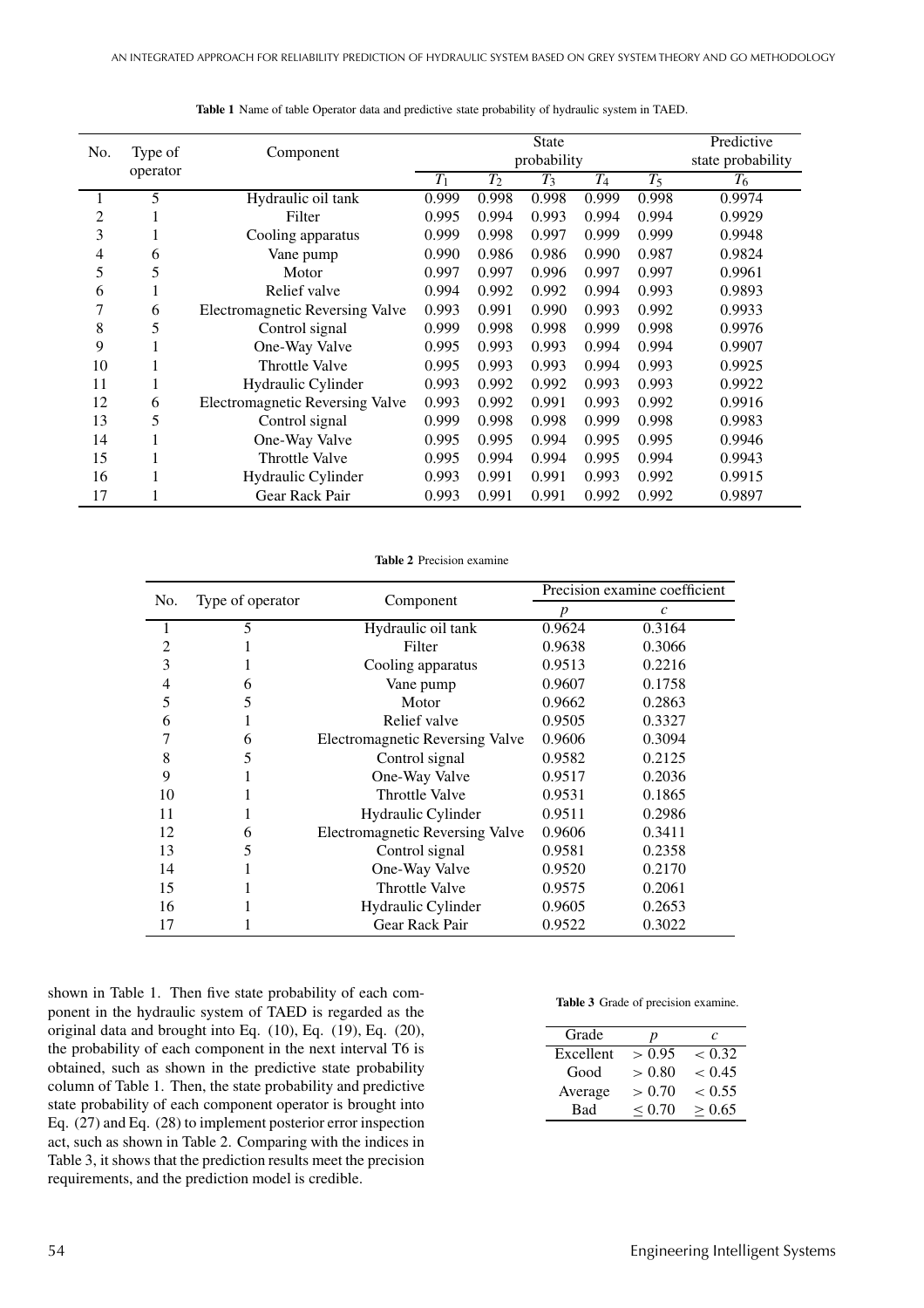### **4.4 Calculating Reliability Using GO Methodology**

In this hydraulic system of TAED, the signal flow 6 is named the shared signal for its being separated into two ways to cross the electromagnetic valve. The failure probability of the hydraulic system with signal flows cannot be calculated directly. Therefore we have to reference a new mathematical methodology to quantify the probability, and its quantitative calculating process is as follows. Suppose that *Psi* stands for the state probability of the signal flow of number  $i$ , and  $P_{ci}$  stands for the state probability of the operator of number  $i$ , then

(1) the input operator:

$$
P_{S1} = P_{C1}, P_{S4} = P_{C5}, P_{S7} = P_{C8}, P_{S12} = P_{C13};
$$

(2) the signal flow 6:

$$
P_{S6} = P_{C1} P_{C2} P_{C3} P_{C4} P_{C5} P_{C6};
$$

(3) the signal flow 11:

$$
P_{S11} = P_{S6} P_{C7} P_{C8} P_{C9} P_{C10} P_{C11};
$$

(4) the signal flow 17:

$$
P_{S17} = P_{S6} P_{C12} P_{C13} P_{C14} P_{C15} P_{C16} P_{C17}.
$$

Let  $P_{s6}=0$ , then we can get the state probability of signal flow  $18.$ 

$$
P_{S18}^0 = P_{S11} P_{S17};
$$

Let  $P_{s6}=1$ , then we can get the state probability of signal flow 18:

$$
P_{S18}^1 = P_{S11}P_{S17} = P_{C7}P_{C8}P_{C9}P_{C10}
$$

$$
P_{C11}P_{C12}P_{C13}P_{C14}P_{C15}P_{C16}P_{C17}.
$$

Finally, we can get the accurate state probability of signal flow  $18.$ 

$$
P_{S18} = (1 - P_{S6}) P_{S18}^0 + P_{S6} P_{S18}^1.
$$

The signal flow 18 represents the output signal of the hydraulic system, so the performance of the hydraulic system can be assessed according to the state probability of signal flow 18 and the functional requirements of the hydraulic system. The predictive state probability of each component in Table 1 is brought into the quantitative calculating process above, so we can obtain the state probability of the TAED hydraulic system in the machining center. That is, as  $P(t) = 0.8857$ .

#### **4.5 Benchmark Analysis**

In order to verify the calculation precision of the GGO model, we used the traditional GO methodology and FTA to calculate the reliability of the hydraulic system of TAED mentioned above as well. Due to the limited space, the FTA process has not been elaborated here. The calculation results are shown in Table 4. From the benchmark analysis results shown in Table 4 above, we can see clearly that comparing with GO methodology and FTA, the relative error of the GGO model proposed in this paper is the smallest one. Meanwhile, GGO model can reflect clearly that the functional and logical relationship between system and components, so it is very adaptive to the reliability prediction of a complex hydraulic system.

**Table 4** Benchmark analysis.

| Reliability<br>probability | The authentic<br>reliability<br>probability | The analytical<br>reliability<br>probability |          |            |  |
|----------------------------|---------------------------------------------|----------------------------------------------|----------|------------|--|
|                            |                                             | GGO<br>GO                                    |          | <b>FTA</b> |  |
|                            | 0.8906                                      | 0.8857                                       | 0.8527   | 0.8649     |  |
| Relative error             |                                             | $0.55\%$                                     | $4.26\%$ | $2.89\%$   |  |

#### **5. CONCLUSION**

In this paper, the reliability of a complex hydraulic system is analysed, and the new reliability prediction integrated model based on grey system theory and GO methodology is established. The improvement of the calculation of GO methodology based on the application of grey system theory makes up for the lack of authenticity of the failure data sources, and it resolves the uncertainty on the failure rate of components as well. The precision of the GGO model is proved by being introduced to reliability prediction of the hydraulic system of TAED in the machining center. It is compared with the traditional GO methodology, FTA and the authentic failure data, so it provides a comprehensive basis for reliability design and distribution. However, under the limited conditions, the failure rate of components is lack of certain accuracy, which is the original of the error. So in the future, it is necessary to use more accurate methods to collect more data.

#### **6. ACKNOWLEDGEMENTS**

This work was supported by the National Natural Science Foundation of China (No. 31601210), and the Fundamental Research Funds for the Central Universities (No. SWU114038, No. XDJK2015B008).

#### **REFERENCES**

- 1. Bezuglov, A. & C. Comert, (2016). Short-term freeway traffic parameter prediction: Application of grey system theory models, *Expert Systems with Applications*, 62(15), 284-292.
- 2. Chen, C. I. & S. J. Huang, (2013). The necessary and sufficient condition for GM(1,1) grey prediction model, *Applied Mathematics and Computation*. 219(11), 6152-6162.
- 3. Chen, D. N., C. Y. Yao, and Z. K. Feng, (2013). Reliability Prediction Method of Hydraulic System by Fuzzy Theory, *IFAC Proceedings Volumes*. 46(5), 457-462.
- 4. Deng, J. L. (1989). Introduction grey system theory, *Journal of Grey System* 1(1), 1-24.
- 5. Fan, D. M., Y. Ren, L. L. Liu, S. Z. Liu, J. Fan, and Z. L. Wang, (2015). Algorithm based-on dynamic Bayesian networks for repairable GO methodology model, *Journal of Beijing University of Aeronautics and Astronautics*. 41(11), 2166-2176.
- 6. Knezevic, J. & E. R. Odoom, (2001). Reliability modeling of repairable systems using Petri nets and fuzzy Lambda-Tau methodology, *Reliability Engineering and System Safety*. 73(1), 1-17.
- 7. Li, J., C. K. Qin, M. Q. Yan, J. C. Ma, and J. J. Yu, (2016). Hydraulic reliability analysis of an urban loop high-pressure